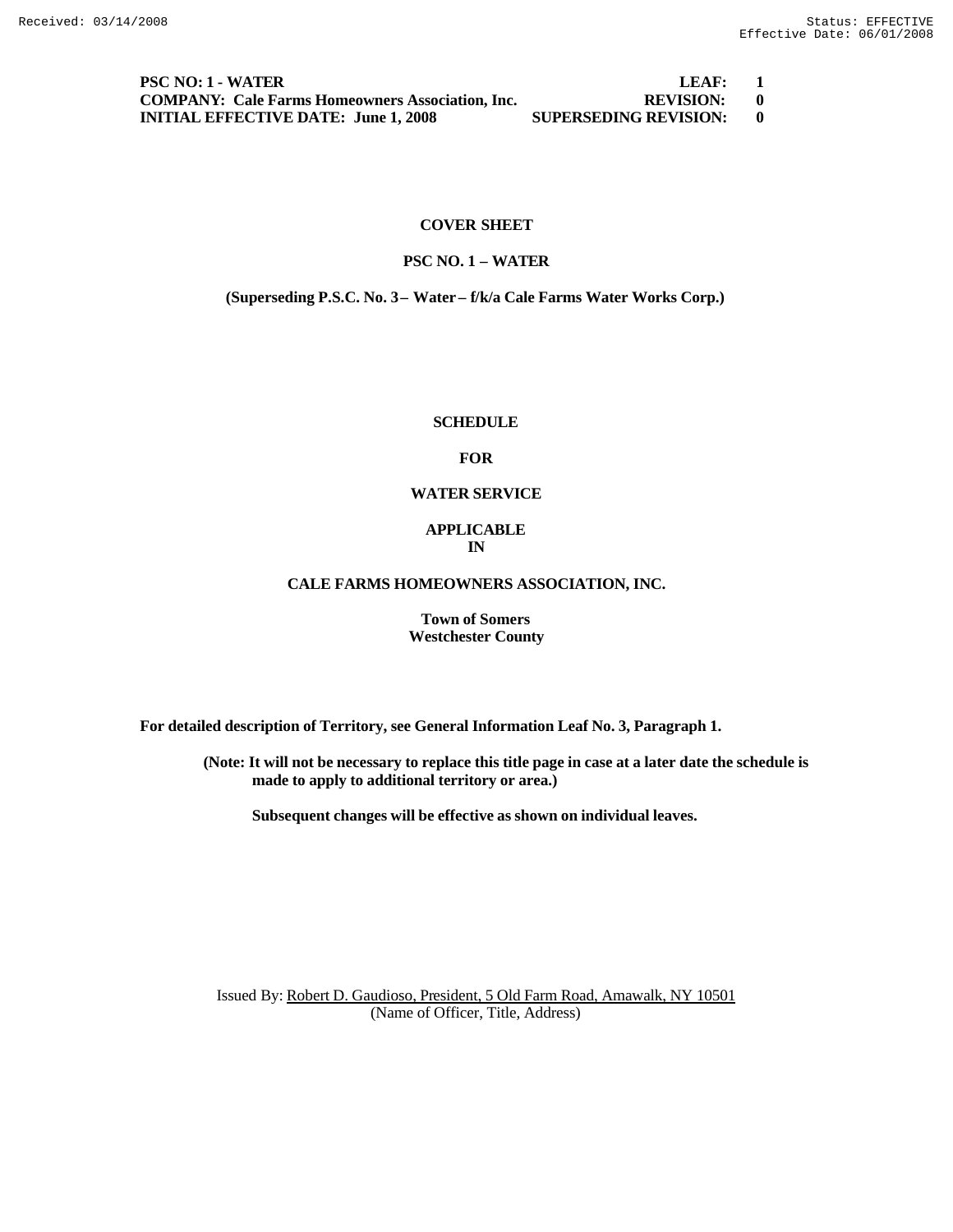| <b>PSC NO: 1 - WATER</b>                                | LEAF:                        | $\overline{2}$ |
|---------------------------------------------------------|------------------------------|----------------|
| <b>COMPANY: Cale Farms Homeowners Association, Inc.</b> | REVISION: 0                  |                |
| <b>INITIAL EFFECTIVE DATE: June 1, 2008</b>             | <b>SUPERSEDING REVISION:</b> |                |

# **TABLE OF CONTENTS**

|     | <b>GENERAL INFORMATION</b>                                 | <b>LEAF NO.</b> |
|-----|------------------------------------------------------------|-----------------|
| 1.  | Territory                                                  | 3               |
| 2.  | Application for Water Service                              | 3               |
| 3.  | Deposits - Security                                        | 3               |
| 4.  | Deposits - Interest                                        | $\overline{4}$  |
| 5.  | Deposits - Return                                          | $\overline{4}$  |
| 6.  | Deposits - Other                                           | $\overline{4}$  |
| 7.  | <b>General Rules</b>                                       | $5 - 6$         |
| 8.  | Metered Service                                            | $6 - 7$         |
| 9.  | <b>Unmetered Service</b>                                   | 7               |
| 10. | <b>Extension of Mains</b>                                  | $\tau$          |
| 11. | Discontinuance of Service - Non-payment                    | $7 - 8$         |
| 12. | Discontinuance of Service - Other                          | $8 - 9$         |
| 13. | Discontinuance of Residential Service - Special Procedures | 9               |
| 14. | <b>Deferred Payment Agreements</b>                         | 9               |
| 15. | <b>Complaint Handling Procedures</b>                       | 10              |
| 16. | <b>Restoration of Service</b>                              | $10 - 11$       |
| 17. | <b>Interest on Customer Overpayments</b>                   | 11              |
| 18. | Regulation                                                 | 11              |
|     | <b>RATES</b><br>Service Classification No. 1               | 12              |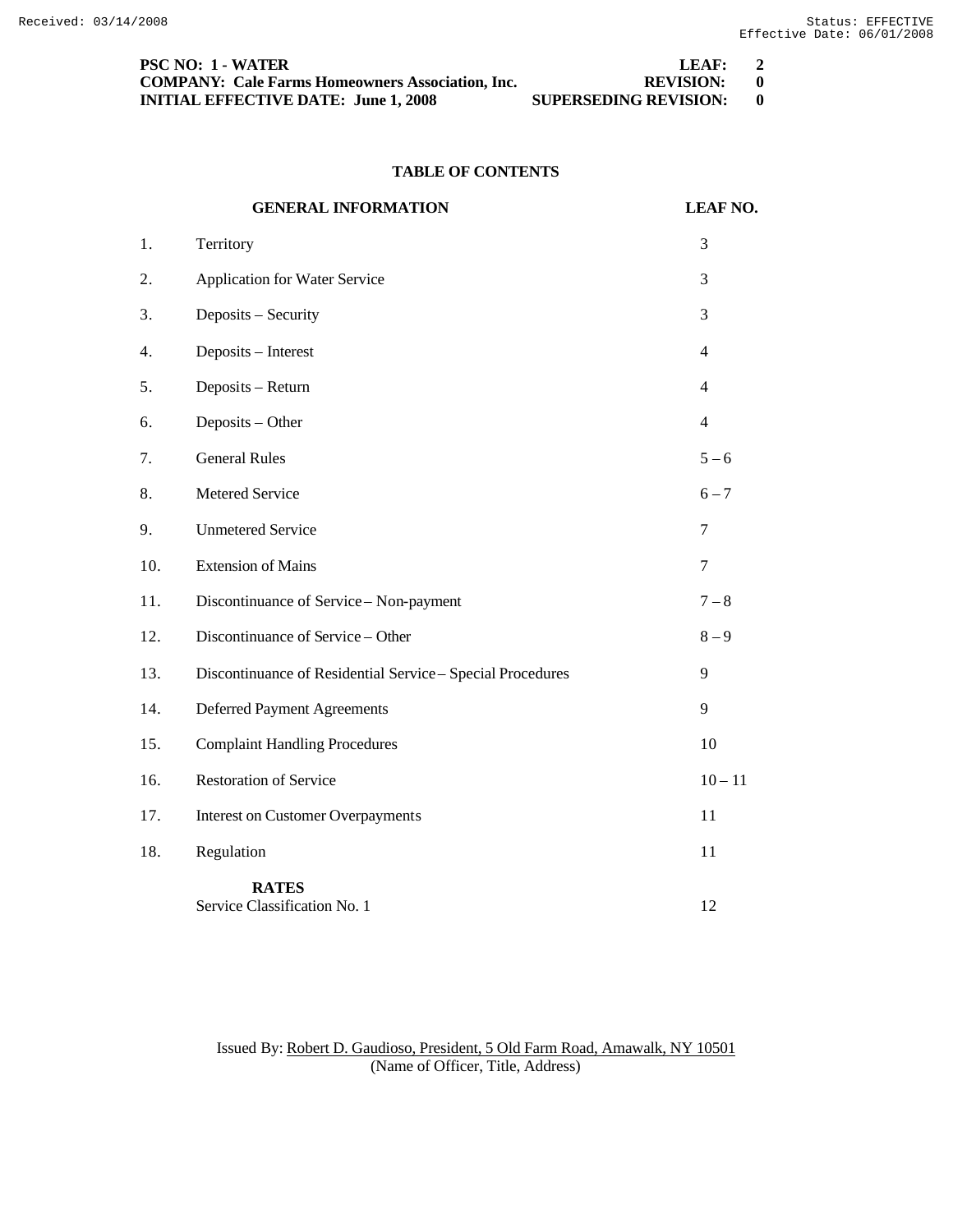**PSC NO: 1 - WATER LEAF: 3 COMPANY: Cale Farms Homeowners Association, Inc. REVISION: 0 INITIAL EFFECTIVE DATE: June 1, 2008 SUPERSEDING REVISION: 0**

## **GENERAL INFORMATION**

1. Territory (County, Town Development, Streets, etc.)

Service Provided to Members of Cale Farms Homeowners Association, Inc. Town of Somers Westchester County

- 2. Application for Water Service
	- A. Applicant must be a member of Cale Farms Homeowners Association, Inc.
	- B. Written application for service may be required.
	- C. A separate application may be required for each premise.
	- D. Premises may be subject to inspection by the Association.
	- E. Applications need not be accepted from customers with charges due on any water accounts with the Association. The Association must accept an application if the customer enters into a deferred payment agreement.
	- F. Service pipe installations are subject to Association approval.
- 3. Deposits Security
	- A. As a condition of receiving service, the Association may require a deposit from customers that are delinquent (having a bill remaining unpaid 23 days from the date mailed), seasonal, short term or temporary or who have had service terminated for non-payment during the preceding 6 months. In addition, a deposit may also be required from a non-residential customer whose credit has not been established with the Association. A delinquent customer shall be provided with a written notice 20 days before the deposit is assessed which states that failure to make timely payments will permit the Association to require a deposit from such customer.
	- B. Deposits from applicants and customers may not exceed two times the estimated average monthly bill for a calendar year, except in the case of customers whose usage varies widely where deposits may not exceed twice the average monthly bill for the peak season.
	- C. The Association shall perform an annual review of the billing history of every customer who has a deposit with the Association to assure that a deposit is still required under (3A) above and that the amount of the deposit conforms with (3B) above. The Association reserves the right to review the deposit at any time. If a review shows that the deposit held falls short of the amount the Association may require by 25 percent or more, the Association may require the payment of an additional amount. If a review shows that the deposit held exceeds the amount required by 25 percent or more, the Association shall refund the excess to the customer. The customer may request a downward revision of the deposit.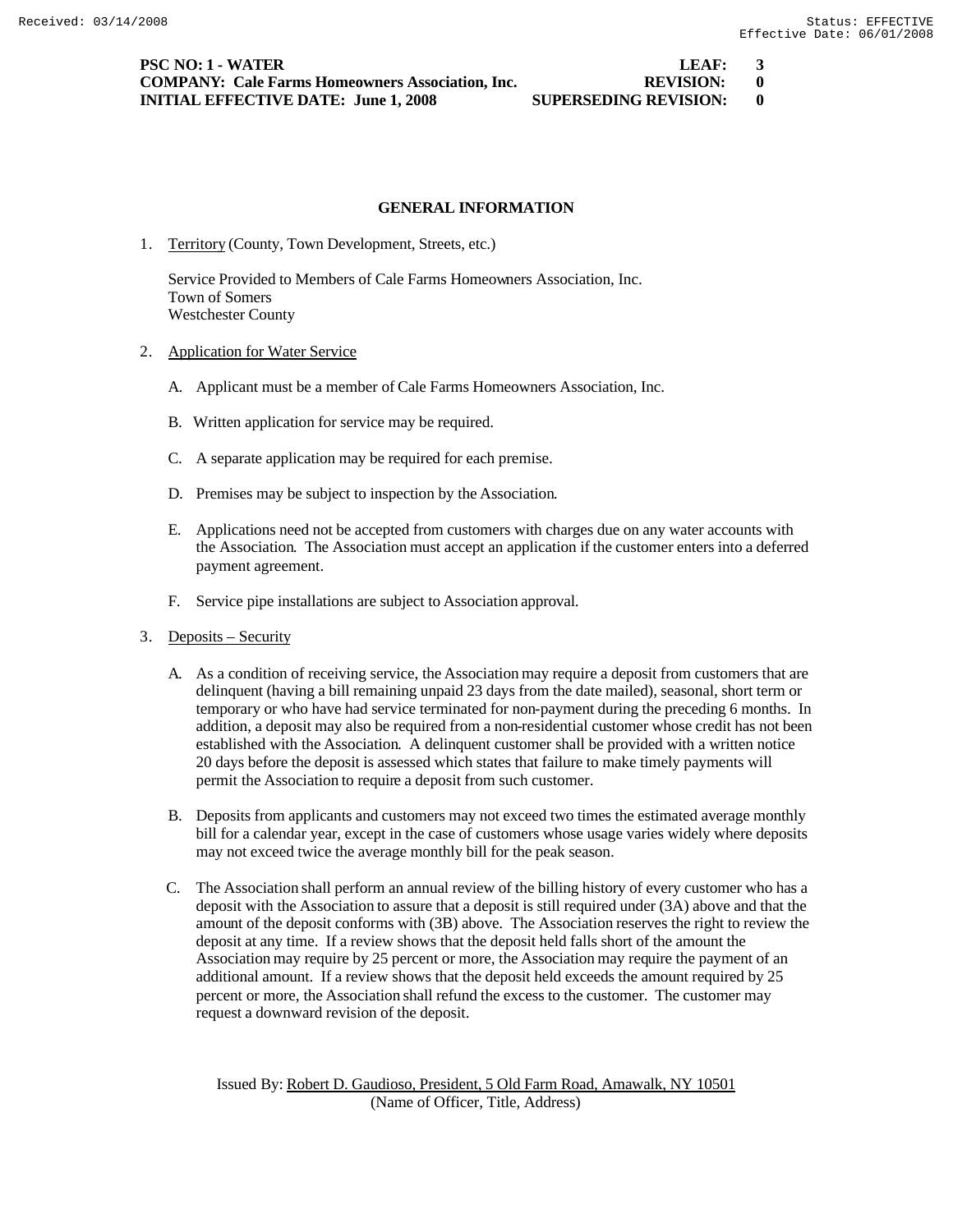## 4. Deposits – Interest

Every deposit shall earn simple interest at the rate per annum prescribed by the Public Service Commission. The interest must be paid to customers when the deposit is returned. If the deposit has been held for 12 consecutive months or more, the interest must be credited to the customer no later than the first bill rendered after the next succeeding first day of October and at the end of each succeeding 12 month period.

# 5. Deposits – Return

- A. The Association shall return to a customer a deposit or portion of a deposit and all interest thereon no more than 30 days after:
	- (1) the day the account is closed and all bills are paid; or
	- (2) the date of the first bill for service rendered after a 12 month period during which time the customer was not delinquent, provided there is no other basis for the Association to request a deposit; or
	- (3) a review of the deposit shows that a reduction of the deposit is warranted.
- B. A deposit or portion of a deposit plus interest thereon that is subject to return may be credited to the customer's account in the amount of any outstanding charges. If any balance remains, a refund check shall be issued.

#### 6. Deposits – Other

- A. In the event that the applicant desires service for a trailer or other non-permanent structure, he shall deposit with the Association all costs of the connection of such service. Said deposit shall bear simple interest as required above and shall be refunded at the end of 10 years, or sooner in the event that a permanent structure for such service connection is completed.
- B. The Association may also require deposits from customers to guarantee future payments as set forth in lawn sprinkler, main extension, or other forms of contracts which are in a form approved by the Public Service Commission. The interest rates for these deposits will be the same as the interest rates for security deposits and such interest will be credited to the customer as prescribed by Commission rules.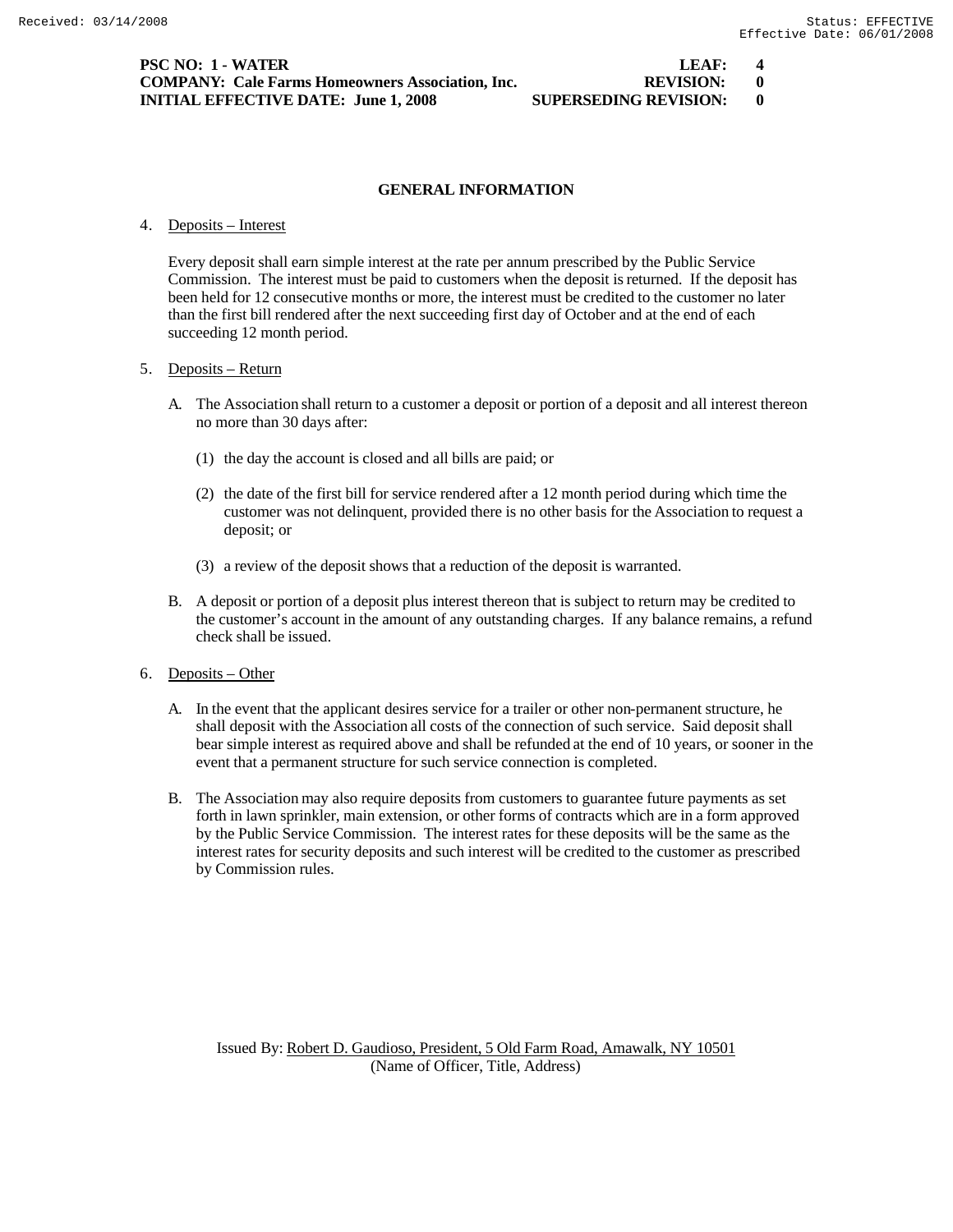**PSC NO: 1 - WATER LEAF: 5 COMPANY: Cale Farms Homeowners Association, Inc. REVISION: 0 INITIAL EFFECTIVE DATE: June 1, 2008 SUPERSEDING REVISION: 0**

## **GENERAL INFORMATION**

#### 7. General Rules

- A. Customers must provide 10 days' written notice prior to the date on which termination of service is requested or prior to a change of occupancy, until which date the customer will be responsible for payment of service.
- B. Fire hydrants shall not be used without the written permission of the Association or unless in conformance with filed fire protection tariff provisions.
- C. The Association will not be liable for damage resulting from the presence of its facilities, supply, or use of water service, except damage resulting from gross negligence of the Association.
- D. The Association may shut off water in its mains to make repairs and extensions. Where possible, proper advance notice will be made to customers affected.
- E. The use of water for sprinkling, swimming pools, or other less essential uses may be restricted or prohibited where such use may unreasonably reduce the adequacy of service for other domestic purposes.
- F. There must be a separate service for each premise.
- G. Installation of service pipes and mains will not normally be made when the ground is frozen.
- H. The customer is responsible for service pipes and plumbing within the property line. Any plumbing work done on the customer's service pipe is subject to approval by the Association. No underground work shall be covered up until it has been inspected and approved by the Association.
- I. All leaks on customer premises or the customer portion of the service pipe must be repaired as soon as possible.
- J. All mains, services (up to the property line) and other water system facilities will be maintained and replaced by the Association.
- K. The Association will supply water in the distribution system at pressures between 20 and 100 pounds per square inch (psi) and will strive, where practicable, to maintain a normal working pressure of 60 psi with a minimum of 35 psi. If the Association makes changes to its system which cause the pressure to increase to over 100 psi to existing customers, the Association will be responsible for the first installation of the necessary equipment in the customer's premises. From that point on the equipment will be considered part of the customer's internal plumbing and the customer will be responsible for its maintenance or replacement. If a water pressure reducing valve, in the customer's or applicant's opinion, is necessary or desired to safeguard the plumbing, it is the customer's or applicant's responsibility to purchase, install and maintain this equipment. Where a pressure reducing valve is used it is also advisable to install a suitable pressure relief valve. All installations will comply with the local building codes and standards and are considered a part of the customer's internal plumbing.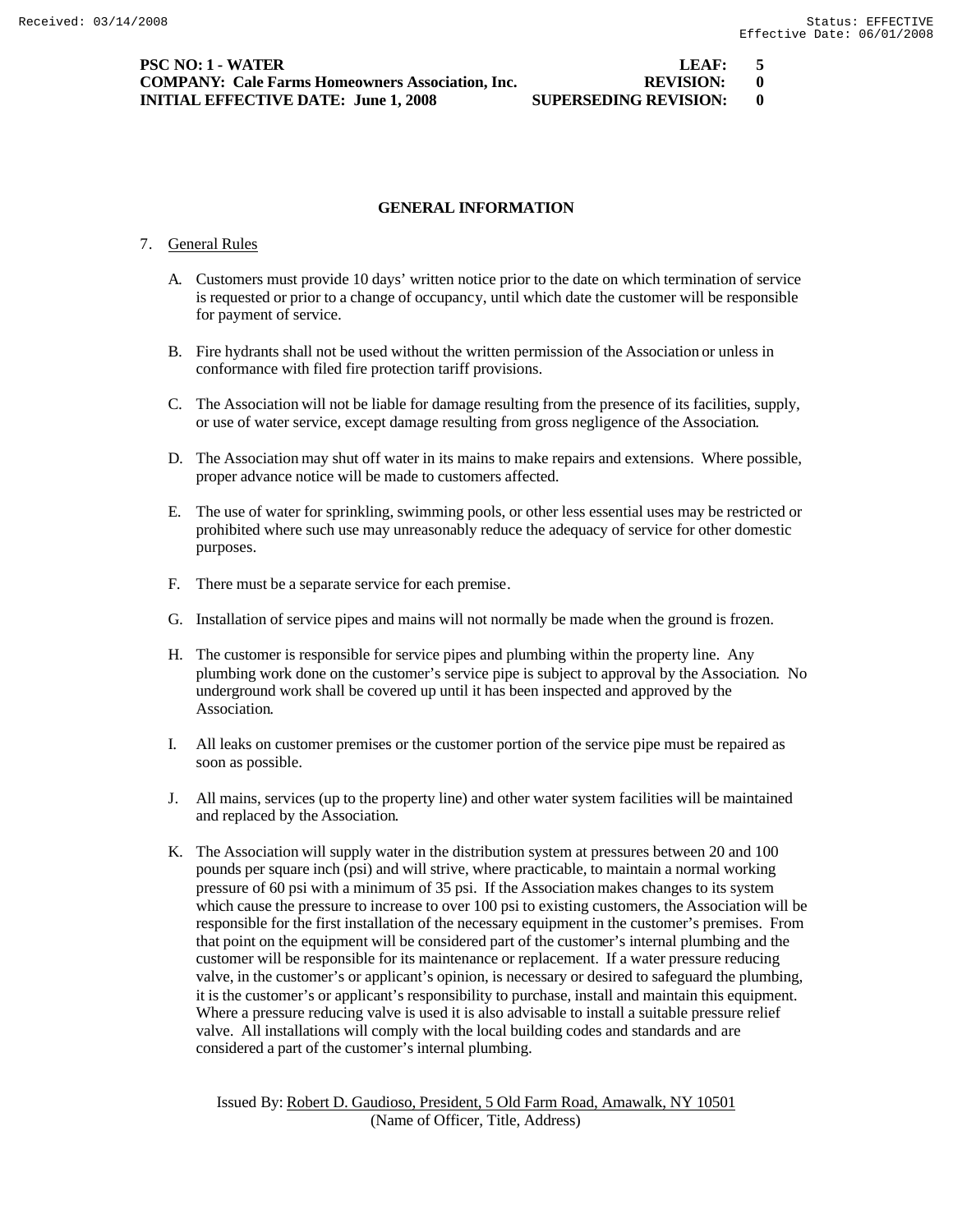# **PSC NO: 1 -WATER COMPANY: Cale Farms Homeowners Association, Inc. INITIAL EFFECTIVE DATE: June 1, 2008 SUPERSED**

| LLAF:                        |  |
|------------------------------|--|
| <b>REVISION:</b>             |  |
| <b>IIPERSEDING REVISION·</b> |  |

## **GENERAL INFORMATION**

- L. Where an applicant is seeking service at an elevation or gradient which could not otherwise be adequately serviced by existing plant, the Association will require that the applicant bear the additional cost of providing such extraordinary service, or in the alternative, require the applicant to purchase, install and maintain the necessary special equipment, such as a hydro-pneumatic system, needed to serve the premises. The installation of a hydro-pneumatic system as part of the customer's internal plumbing may be subject to approval of the Health Department and should comply with local building codes and standards.
- M. Cross connections to water sources other than the Association's or with other facilities are strictly prohibited. Customers must, at their expense, install and maintain such backflow prevention devices as may be required by the Association in accordance with good water works practice or applicable laws or regulations.
- N. Customers must permit Association representatives to enter their premises on reasonable request for purposes relating to the operation and maintenance of the Association's system, including inspection of the customer's and the Association's facilities, installation, reading, testing, replacement and removal of meters, and terminating and restoring service.
- O. No person shall maliciously, willfully or negligently break, damage, destroy, uncover, deface, block access to or tamper with any pipe, valve, meter, structure, appurtenance or equipment which is a part of the water works system.
- 8. Metered Service (if applicable and provided for in Service Class No. \_\_\_ or Nos. \_\_ )
	- A. A meter of a type approved by the Commission is required for each premise.
	- B. The Association will furnish, install, and maintain the meter. Unless the meter register is set at zero, the Association shall attach a tag with the date and meter dial reading at the time of installation.
	- C. The customer will provide a location for the meter acceptable to the Association and will be responsible for the cost of repairing damage resulting from human interference, frost, backflow of hot water, or other such causes.
	- D. Where the Association agrees it is necessary to set a meter outside the building, it shall be installed at the expense of the customer in a pit acceptable to the Association which is both watertight and frostproof. The cover of the pit shall be fastened with a convenient locking device. Where the distance from the property line to the front wall of the building is greater than 75 feet, the Association may require that the meter be set in a pit at or near the property line. If the pit is to be installed on property not owned or controlled by the customer, written consent of the owner of the property shall be obtained prior to the installation.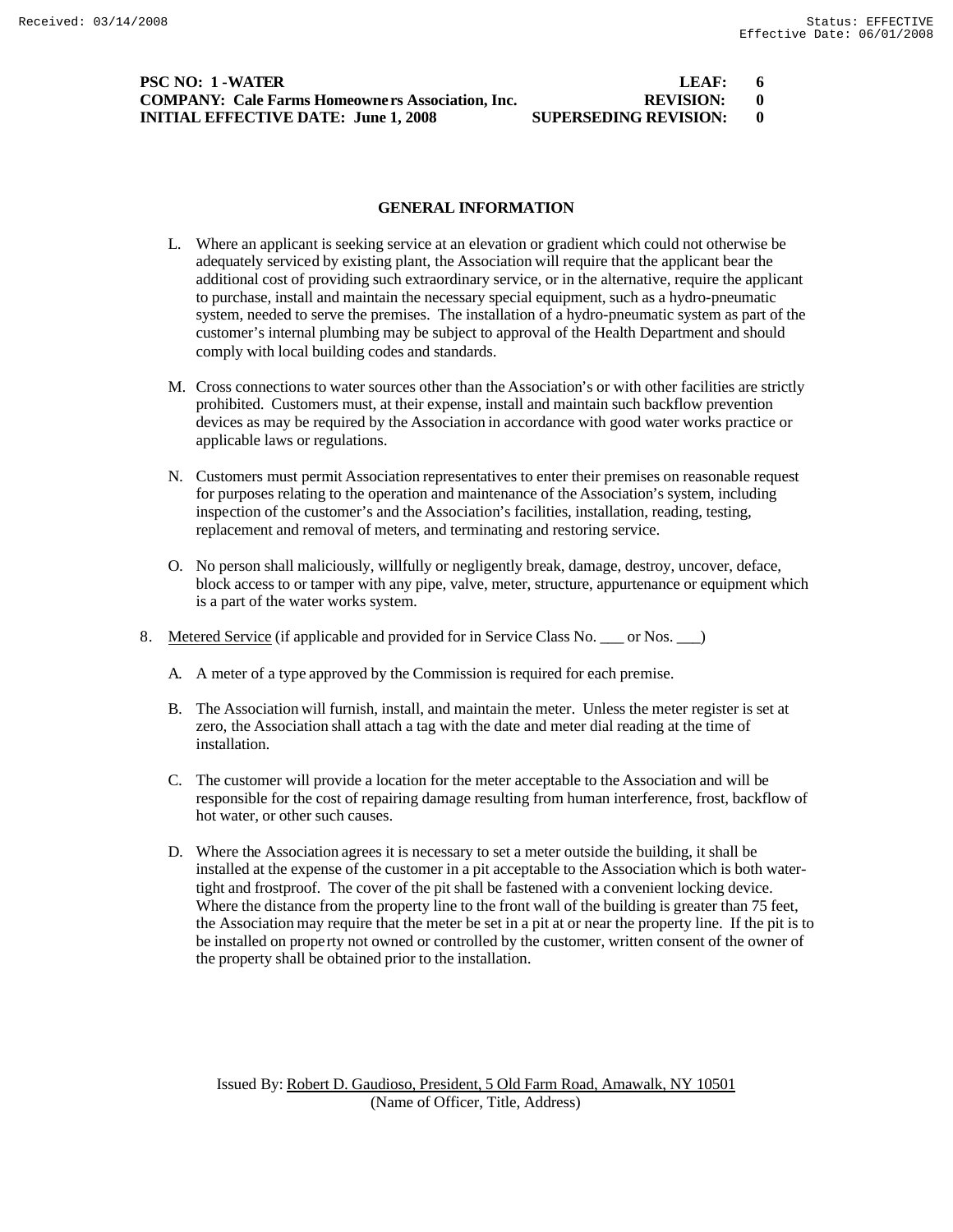| PSC NO: 1 - WATER                                       | LEAF:                        |  |
|---------------------------------------------------------|------------------------------|--|
| <b>COMPANY:</b> Cale Farms Homeowners Association. Inc. | REVISION: 0                  |  |
| <b>INITIAL EFFECTIVE DATE: June 1, 2008</b>             | <b>SUPERSEDING REVISION:</b> |  |

# **IREVISION:** 0

# **GENERAL INFORMATION**

- E. The Association reserves the right to remove, test, and replace the meter.
- F. The Association shall afford the customer an opportunity to verify the final reading of any water meter removed from the premises and obtain the customer's signature on a meter removal card which shows the date removed and the reading.
- G. Meters will be tested in conformance with rules of the Public Service Commission. In the case of a disputed account involving the accuracy of the meter, the Association will have the meter tested upon the request of the customer. Should the customer request to have a second meter test within 1 year, the customer will be responsible for the actual cost incurred to have the meter tested including the cost to remove the meter, payable in advance to the Association. This fee will be refunded if the meter's final weighted average is found to register in excess of 100 percent. Adjustments in bills for over-registration of the meter will be made in accordance with the current rules of the Public Service Commission.
- H. Bills will show meter readings and the dates read.
- I. Bills will be reasonably estimated where a meter has been inaccessible and will be so indicated on the bill.
- J. Where a meter has ceased to register or its percentage of accuracy cannot be determined, an estimated bill for the current period may be rendered. For all other periods the bill shall be the minimum applicable charge.
- 9. Unmetered Service (if applicable and provided for in Service Class No. \_\_\_ or Nos. \_\_)

All applicable provisions of this tariff shall apply.

10. Extension of Mains

Mains will be extended in conformance with Commission Rules and Regulations found in 16 NYCRR, Part 501.

11. Discontinuance of Service – Non –Payment

Service may be discontinued under the following provisions: for non-payment of any amount due for water supplied, for failure to make any payment due under a deferred payment agreement or for meter repairs (see Section 8C), for failure to post a required deposit or for failure to pay any fee or charge accruing under the contract or tariff.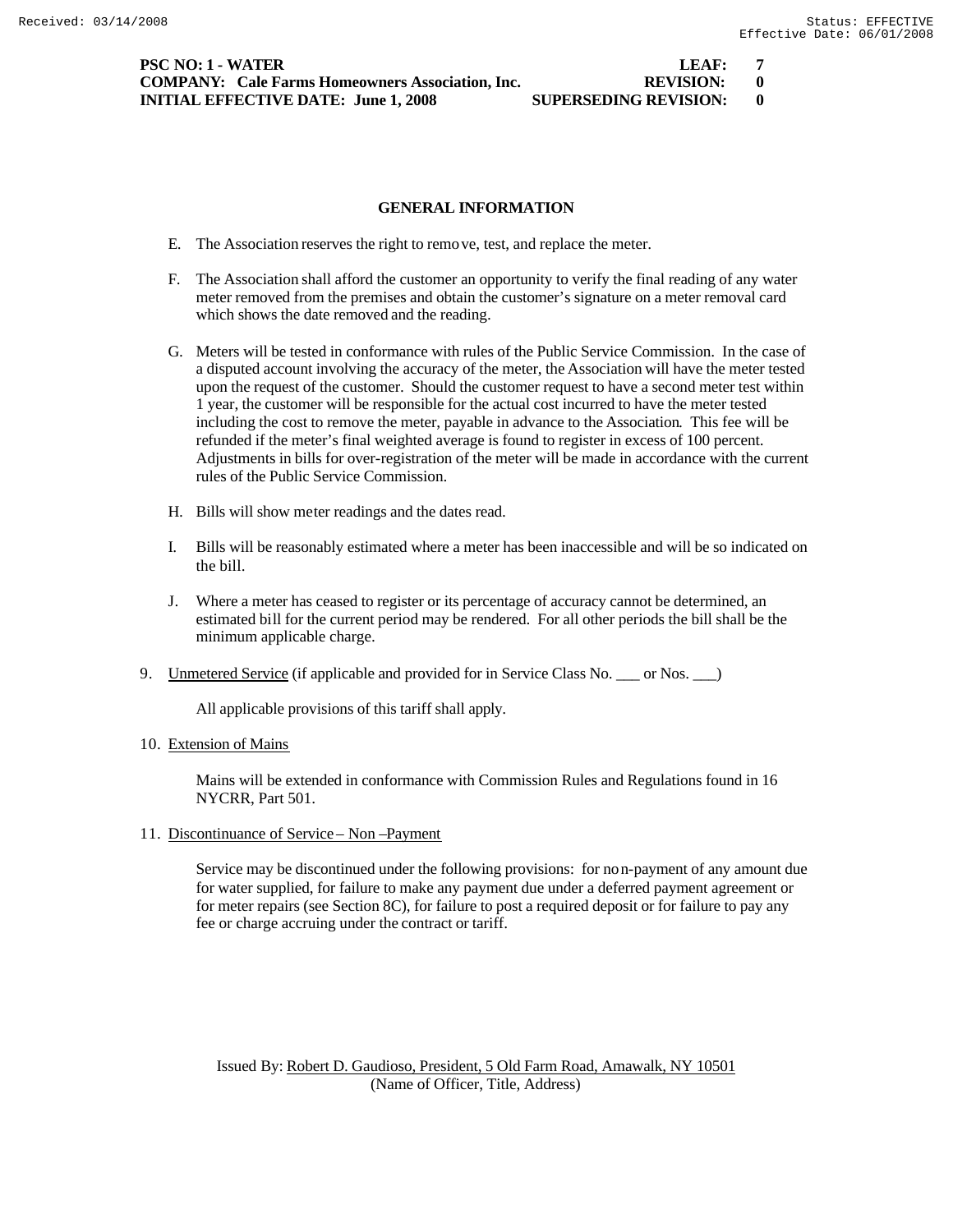| PSC NO: 1 - WATER                                       | LEAF:                        |  |
|---------------------------------------------------------|------------------------------|--|
| <b>COMPANY: Cale Farms Homeowners Association, Inc.</b> | REVISION: 0                  |  |
| <b>INITIAL EFFECTIVE DATE: June 1, 2008</b>             | <b>SUPERSEDING REVISION:</b> |  |

| LEAF:                        |  |
|------------------------------|--|
| <b>REVISION:</b>             |  |
| <b>SUPERSEDING REVISION:</b> |  |

- A. A bill not paid within 23 days of mailing is considered delinquent, ad the Association ma discontinue service after complying with 16 NYCRR, Part 533 which requires: (1) 15 days written notice if served personally, or (2) 15 days after a registered letter containing such notice has been signed or refused, or (3) 18 days after mailing written notice in a post-paid wrapper. Service will not be re-established until payment of all proper arrears, charges and deposits is made or a deferred payment agreement is entered into. Receipt of a subsequently dishonored negotiable instrument in response to a notice of discontinuance shall not constitute payment of the customer's account and the Association shall not be required to issue additional notice prior to discontinuance. There will be a charge for processing all returned checks equal to the bank charge plus a handling fee of \$5.00 (not to exceed the maximum allowed by Section 5-328 of General Obligations Law).
- B. The Association will not discontinue service to residential premises for non-payment of bills on a Friday, Saturday, Sunday, public holiday (as defined in General Construction Law), or on a day on which the utility's main office is closed. Discontinuance can only take place from Monday to Thursday between the hours of 8 a.m. and 4 p.m.
- C. The Association will not discontinue service for non-payment of bills to any person or entity receiving public assistance if the payment for such service is to be paid directly by the Department of Social Services or by the local Social Services representatives.
- 12. Discontinuance of Service Other
	- A. Service rendered under any application, contract or agreement may be discontinued by the Association after reasonable notice for any of the following reasons:
		- (1) For willful or indifferent waste of water due to any cause or for non-authorized use of water.
		- (2) For failure to protect from damage the meter and connection, or for failure to protect and maintain the service pipe or fixtures on the property of the customer in a condition satisfactory to the Association.
		- (3) For tampering with any meter, connections, service pipe, curb cock, seal or any other appliance of the Association controlling or regulating the customer's water supply.
		- (4) For failure to provide the Association's employees reasonable access to the premises supplied, or for obstructing the way of ingress to the meter or any other appliances controlling or regulating the customer's water supply.
		- (5) In case of vacancy of the premises.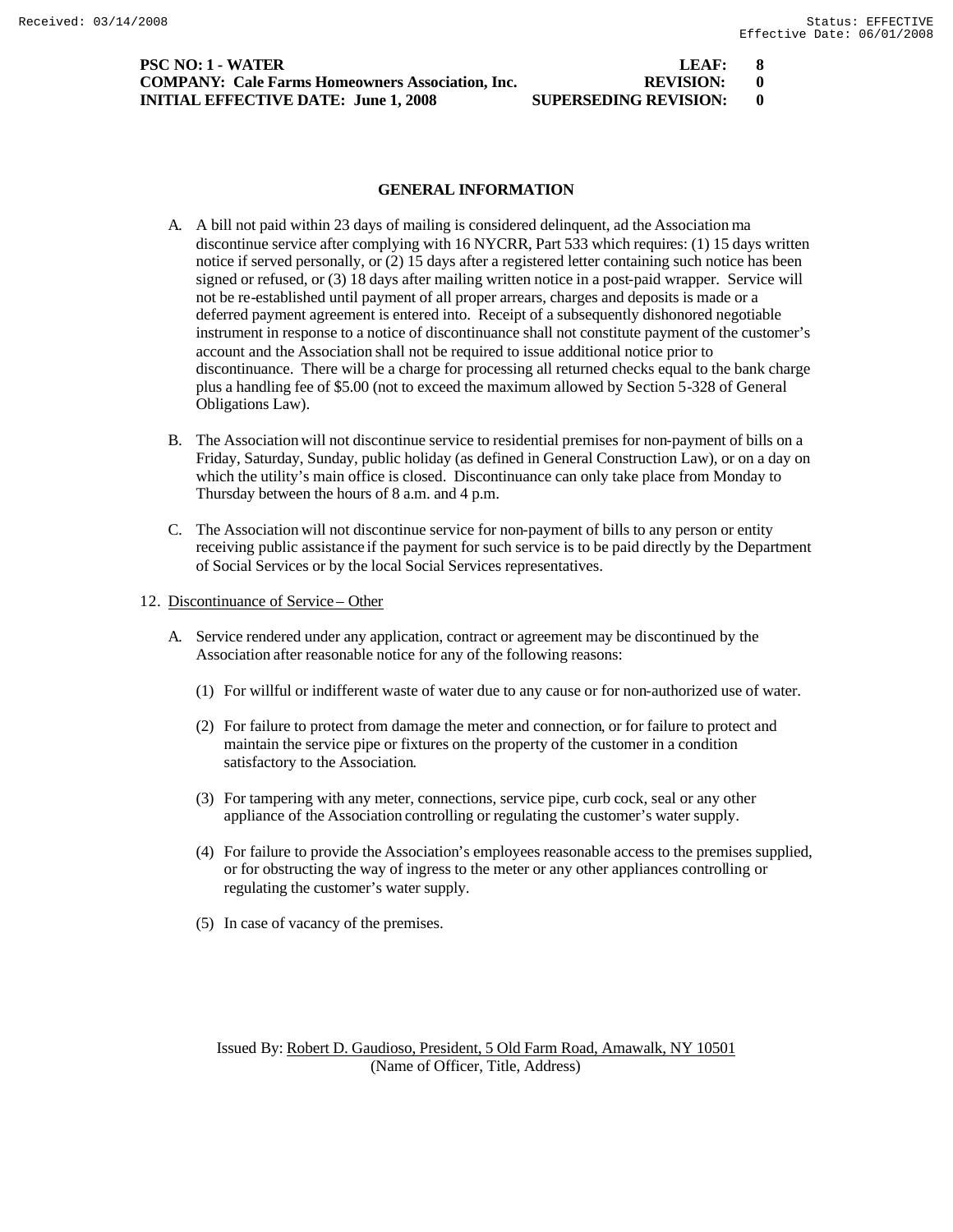- (6) For cross connections.
- (7) For submetering or reselling water.
- (8) For non-compliance with water usage restrictions.
- (9) For violation of any rule or regulation of the Association as filed with the Public Service Commission, provided such violation affects the reliability or integrity of the water system.
- B. Written notice of discontinuance of service shall contain the information required by 16 NYCRR Section 533.3 and will be given except in those instances where a public health hazard exists.
- C. The Association may, at any time, temporarily discontinue water service in case of accident, or for the purpose of making connections, alterations, repairs, changes, etc.
- D. Except as stated in the preceding paragraph, or in the case of a violation that threatens the integrity of the water system, the Association shall not discontinue service to any customer on a Friday, Saturday, Sunday, Public Holiday or on a day when the Association is not open for business. Public Holiday shall refer to those holidays defined in the General Construction Law.

#### 13. Discontinuance of Residential Service – Special Procedures

If termination of service would result in serious impairment to health and safety, the Association must delay the termination of service or, if service has already been terminated, must restore service, for thirty days under the following conditions.

- A. all occupants are either blind, disabled, 62 years of age or older or 18 years of age or under;
- B. a medical emergency exists; or
- C. if heating would be affected between November 1 and April 1.

It is the customer's responsibility to notify the Association that such conditions exist and to provide any required documentation. The Association may require that the customer make appropriate arrangements to pay any arrears as well as pay current bills.

14. Deferred Payment Agreements

In addition to those circumstances in Section 13, the Association will consider granting customers reasonable payment terms in cases where a customer is threatened with termination of service, or where the Association has issued a backbill to a customer. Any such agreement may require the customer to make a reasonable down payment, and to pay bills when issued.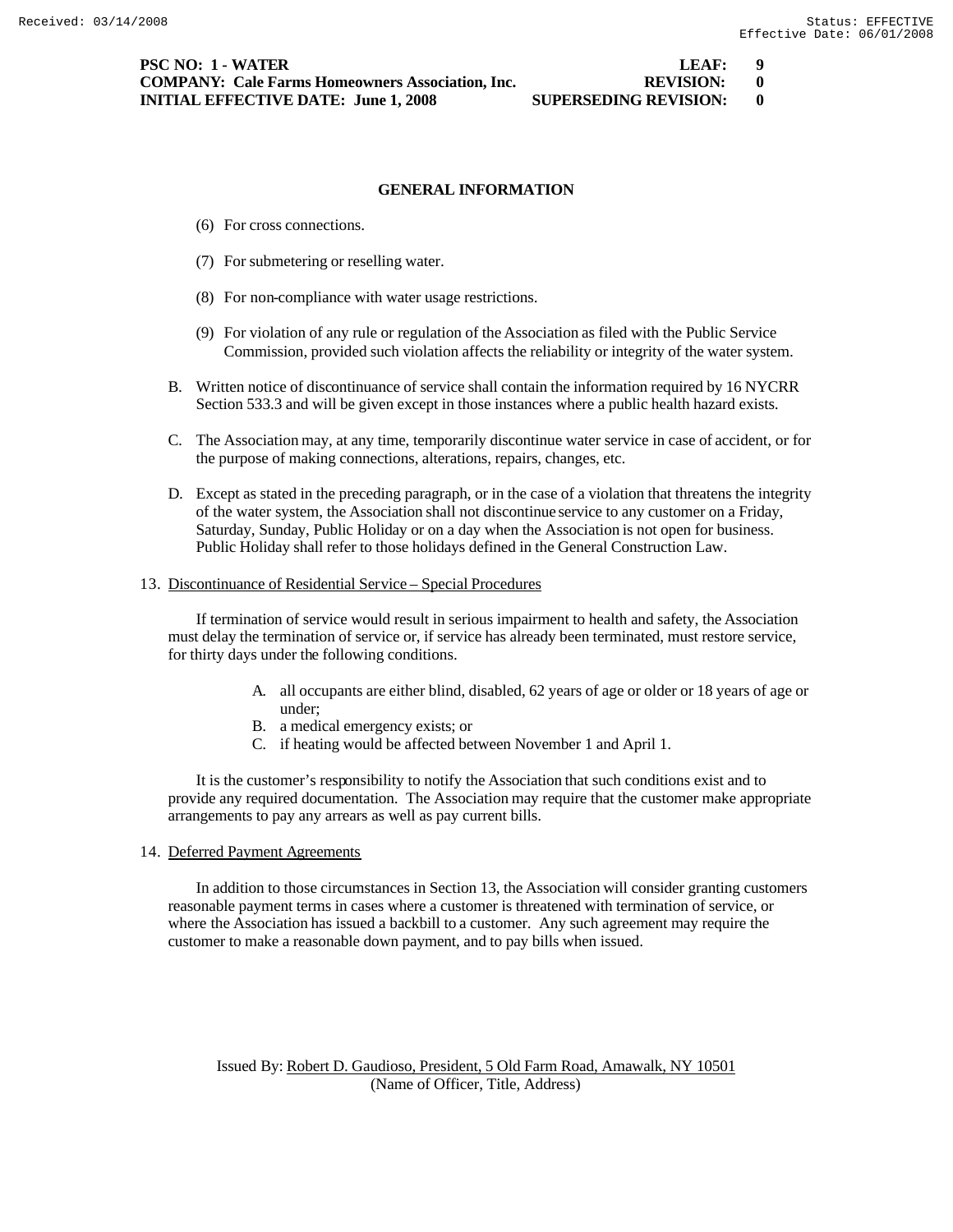| PSC NO: 1 - WATER                                       | LFAF:                        | - 10 |
|---------------------------------------------------------|------------------------------|------|
| <b>COMPANY:</b> Cale Farms Homeowners Association, Inc. | REVISION:                    |      |
| <b>INITIAL EFFECTIVE DATE: June 1, 2008</b>             | <b>SUPERSEDING REVISION:</b> |      |

#### 15. Complaint Handling Procedures

- A. The Association will promptly investigate and evaluate all complaints received from customers regarding bills for service rendered or required deposits. The results of the Association's findings will be reported to the customer. During the period of investigation and evaluation, service will not be discontinued, nor shall a new notice of termination be issued, provided, however, that the customer will be required to pay the undisputed portion of any balance due, which may include for current usage.
- B. After the completion of such an investigation, if the Association determines that the disputed service has been rendered, or that the disputed charge or deposit is proper in whole or in part, the Association may require that the full bill or deposit be paid. Appropriate notices of the determination shall be given to the customer, and where notice of discontinuance of service was previously sent, or is served with the determination, such notice shall include a statement advising the customer of the availability of the Commission's complaint handling procedures, including the address and telephone number of the Department's Consumer Services Division. Where prior notice of discontinuance was sent, Association procedure provides for discontinuance of service if customer fails to pay the proper amount due and owing within 5 days after notice of the Association determination was served personally on the customer or at least 8 days after mailing of the notice. Under no circumstances will discontinuance of service occur if so precluded by the Commission.
- C. In situations where the complaint procedures of the Commission have been invoked and it is determined that the disputed service has been rendered or that the disputed charge or deposit is proper and prior notice of discontinuance was sent, a customer's service will not be discontinued for failure to pay the amount found due and owing until at least 5 days after notice of the Commission's determination, where personal service is made, or at least 8 days after mailing of such a notice.

#### 16. Restoration of Service

A charge will be made to restore service after discontinuance at the customer's request, for nonpayment or for violation of these rules.

This charge or charges will be at a rate agreed upon by the Association and will appear on all written notices or discontinuance of service. Any member has the right to request that the Department of Public Service investigate the charges.

In a case where service is being restored after discontinuance for non-payment, the Association may require full payment of all arrears as well as the restoration of service charge. If the Association and the member have entered into some form of payment agreement the agreed upon down payment may be required before service will be restored.

If it becomes necessary to disconnect service at the main because of willful acts of a member, the service restoration charge will include the actual costs incurred by the Association to disconnect and reconnect the service.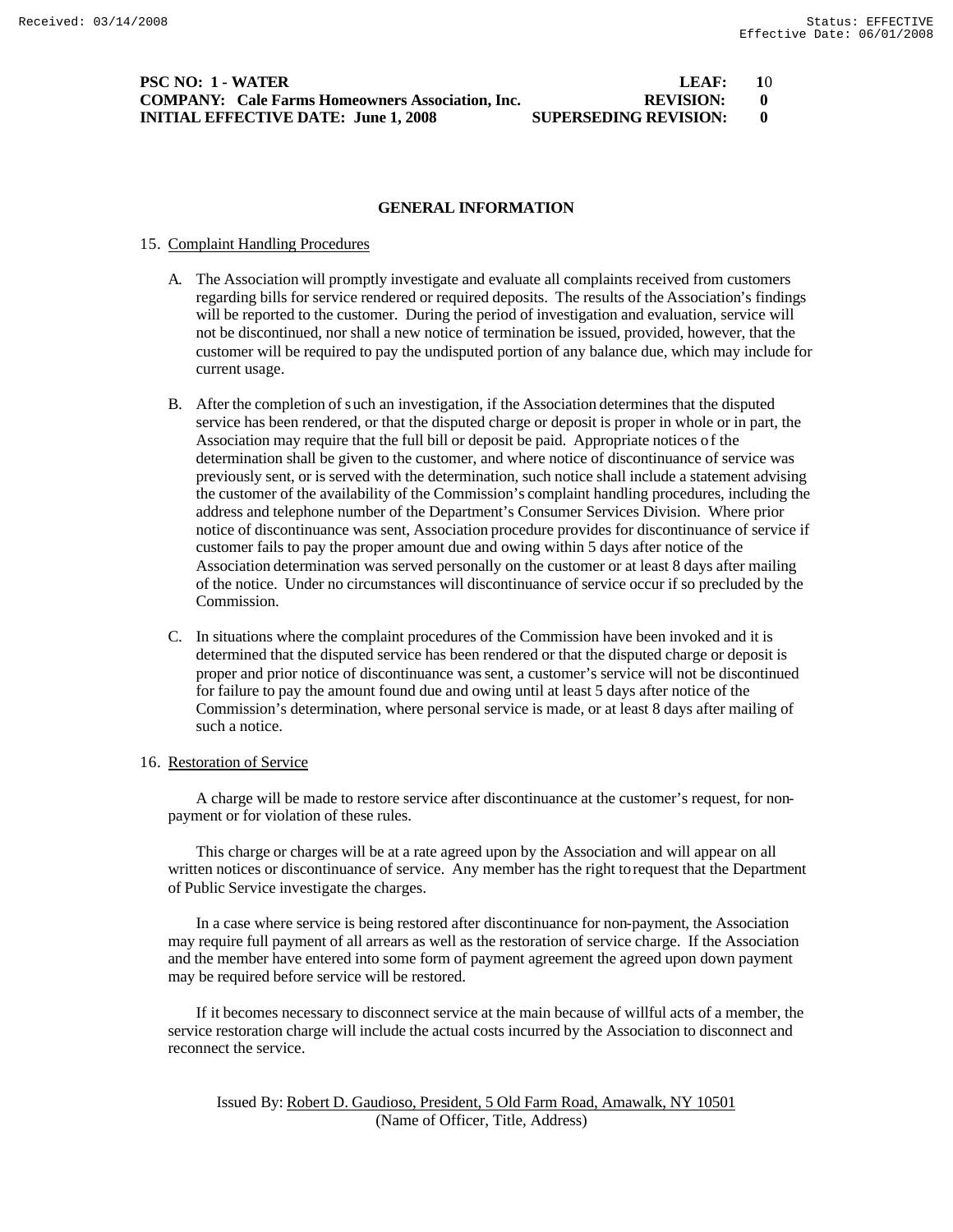**PSC NO: 1 - WATER LEAF:** 11 **COMPANY: Cale Farms Homeowners Association, Inc. REVISION: 0 INITIAL EFFECTIVE DATE: June 1, 2008 SUPERSEDING REVISION: 0**

# **GENERAL INFORMATION**

#### 17. Interest on Customer Overpayments

The Association will provide interest on a customer overpayment as follows:

- A. A customer overpayment is defined as payment by the customer to the Association in excess of the correct charge for water service supplied to the customer which was caused by erroneous billing by the utility.
- B. The rate of interest on such amounts shall be the greater of the unadjusted customer deposit rate or the applicable late payment rate, if any, for the service classification under which the customer was billed. Interest shall be paid from the date when the customer overpayment was made, adjusted for any changes in the deposit rate or late payment rate, and compounded monthly, until the date when the overpayment was refunded.
- C. The Association will not pay interest on customer overpayments that are refunded within 30 days after such overpayment is received by the Association.

# 18. Regulation

All matters, rules and other situations concerning the rendering of water service which are not specifically covered herein or in a provision of the New York State Codes, Rules and Regulations and which are subject to the jurisdiction of the Public Service Commission, and for which a customer and the Association cannot agree as to an equitable and fair solution will be referred to said Commission to be resolved. Either the customer or the Association may request that a rule or provision of this tariff be changed for a particular situation.